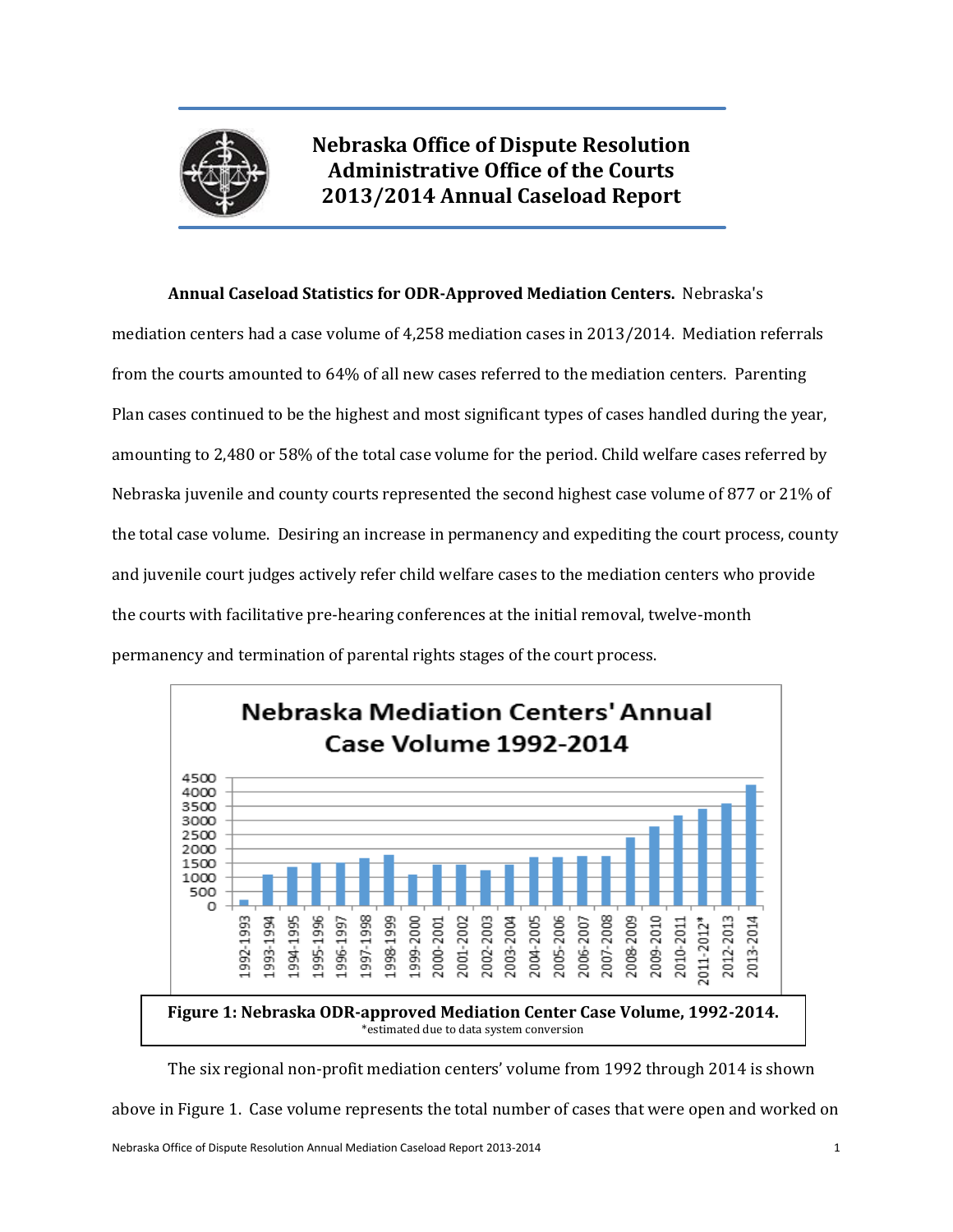during the fiscal year. The dip in FY99-00 was a result of the closing down of a small claims mediation program for Douglas County based upon insufficient funds. Since that time, there has been a gradual, consistent increase in mediation cases from year-to-year, with a particular up-tick in 2008-09, much as a result of the passage of the revised Parenting Act.

The *Cumulative Mediation Case Data Report (following)* provides a detailed description of mediation services for the period of July 1, 2013 through June 30, 2014 according to mediation center, case type, referral source. The six ODR-approved mediation centers and their regions are shown in the map below.



#### **Mediation Centers and Regions**

In addition to providing direct mediation services to citizens, these non-profit mediation centers offer numerous public and community seminars, educational workshops, and presentations to address violence prevention, conflict resolution, collaborative practices, mediation and other facilitative processes.

For more information, please contact Debora Denny, Director, Office of Dispute Resolution, State Court Administrator's Office, 402-471-2766, [debora.denny@ne](mailto:debora.denny@n)braska.gov, and visit the ODR website a[t www.supremecourt.ne.gov/mediation.](http://www.supremecourt.ne.gov/mediation)